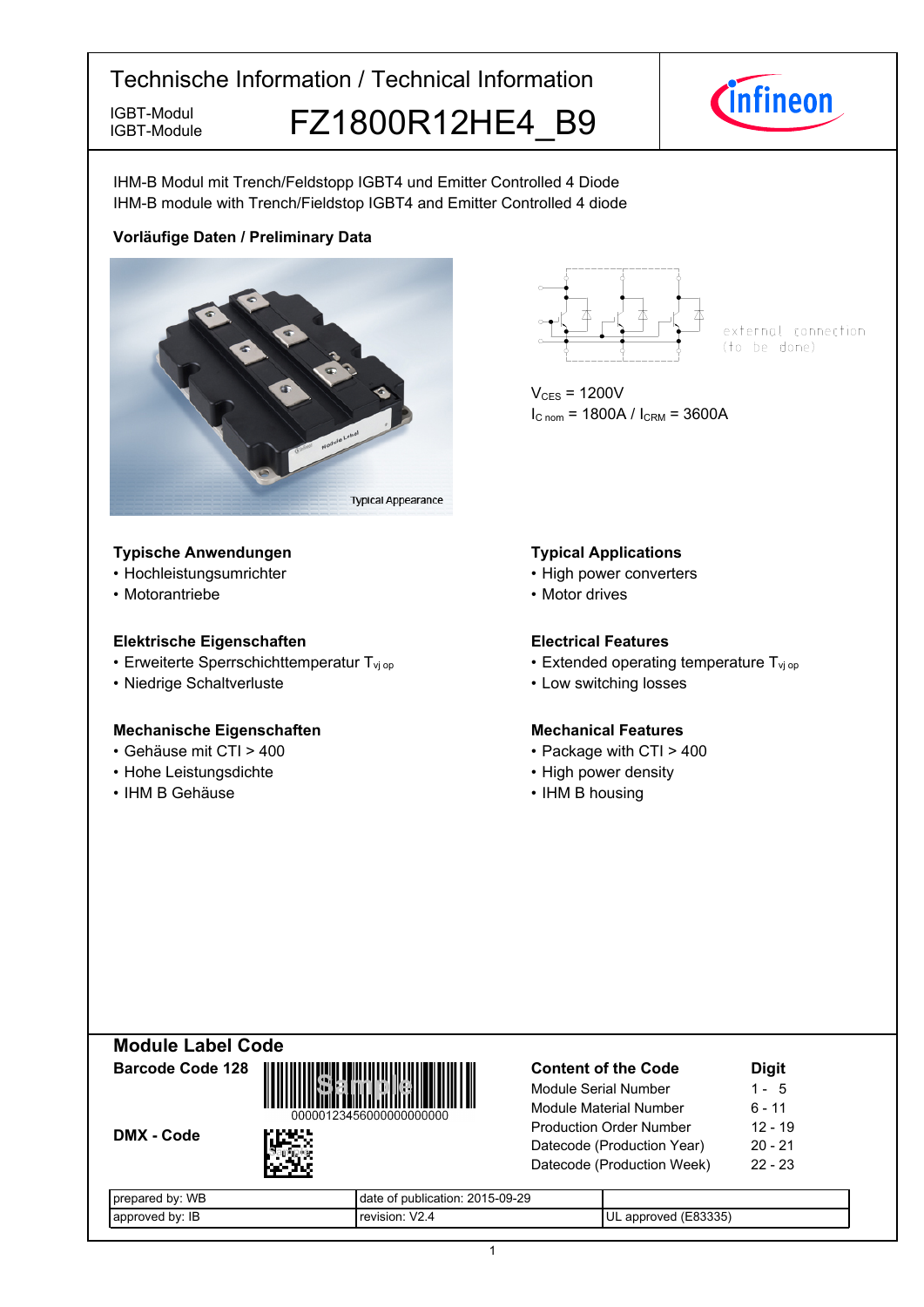IGBT-Module

IGBT-Module FZ1800R12HE4 B9



**Vorläufige-Daten Preliminary-Data**

#### **IGBT, Wechselrichter / IGBT, Inverter Höchstzulässige-Werte-/-Maximum-Rated-Values**

| Kollektor-Emitter-Sperrspannung<br>Collector-emitter voltage                    | $T_{\rm vj}$ = 25°C                                                                                                                                                                             |                                                                                | $V_{CES}$                                        |      | 1200                  |      | V              |
|---------------------------------------------------------------------------------|-------------------------------------------------------------------------------------------------------------------------------------------------------------------------------------------------|--------------------------------------------------------------------------------|--------------------------------------------------|------|-----------------------|------|----------------|
| Kollektor-Dauergleichstrom<br>Continuous DC collector current                   | $T_c = 100^{\circ}$ C, $T_{vj \, max} = 175^{\circ}$ C<br>$T_{\rm C}$ = 25°C, $T_{\rm vi \, max}$ = 175°C                                                                                       |                                                                                | $I_{C \text{ nom}}$<br>$\mathsf{I}_{\mathsf{C}}$ |      | 1800<br>2735          |      | A<br>A         |
| Periodischer Kollektor-Spitzenstrom<br>Repetitive peak collector current        | $t_P = 1$ ms                                                                                                                                                                                    |                                                                                | <b>I</b> CRM                                     |      | 3600                  |      | A              |
| Gesamt-Verlustleistung<br>Total power dissipation                               | $T_c$ = 25°C, $T_{\text{vi max}}$ = 175°C                                                                                                                                                       |                                                                                | $P_{\text{tot}}$                                 |      | 11,0                  |      | kW.            |
| Gate-Emitter-Spitzenspannung<br>Gate-emitter peak voltage                       |                                                                                                                                                                                                 |                                                                                | <b>V<sub>GES</sub></b>                           |      | $+/-20$               |      | V              |
| Charakteristische Werte / Characteristic Values                                 |                                                                                                                                                                                                 |                                                                                |                                                  | min. | typ.                  | max. |                |
| Kollektor-Emitter-Sättigungsspannung<br>Collector-emitter saturation voltage    | $I_C$ = 1800 A, $V_{GF}$ = 15 V<br>$I_c$ = 1800 A, $V_{GE}$ = 15 V<br>$I_c$ = 1800 A, $V_{GE}$ = 15 V                                                                                           | $T_{\rm vj}$ = 25°C<br>$T_{\text{vj}}$ = 125°C<br>$T_{\text{vj}}$ = 150°C      | $V_{CE\ sat}$                                    |      | 1,75<br>2,00<br>2,05  | 2,10 | V<br>V<br>V    |
| Gate-Schwellenspannung<br>Gate threshold voltage                                | $I_c = 68.5$ mA, $V_{CE} = V_{GE}$ , $T_{vi} = 25^{\circ}$ C                                                                                                                                    |                                                                                | V <sub>GEth</sub>                                | 5,20 | 5,80                  | 6,40 | $\vee$         |
| Gateladung<br>Gate charge                                                       | $V_{GE}$ = -15 V  +15 V                                                                                                                                                                         |                                                                                | $\mathsf{Q}_{\mathsf{G}}$                        |      | 14,0                  |      | μC             |
| Interner Gatewiderstand<br>Internal gate resistor                               | $T_{vi}$ = 25 $^{\circ}$ C                                                                                                                                                                      |                                                                                | $R_{\text{Gint}}$                                |      | 1,1                   |      | Ω              |
| Eingangskapazität<br>Input capacitance                                          | f = 1 MHz, $T_{vi}$ = 25°C, $V_{CF}$ = 25 V, $V_{GF}$ = 0 V                                                                                                                                     |                                                                                | $C_{\text{ies}}$                                 |      | 110                   |      | nF             |
| Rückwirkungskapazität<br>Reverse transfer capacitance                           | f = 1 MHz, $T_{vi}$ = 25°C, $V_{CE}$ = 25 V, $V_{GE}$ = 0 V                                                                                                                                     |                                                                                | $C_{res}$                                        |      | 6,20                  |      | nF             |
| Kollektor-Emitter-Reststrom<br>Collector-emitter cut-off current                | $V_{CE}$ = 1200 V, $V_{GE}$ = 0 V, $T_{vj}$ = 25°C                                                                                                                                              |                                                                                | $I_{\text{CES}}$                                 |      |                       | 5,0  | mA             |
| Gate-Emitter-Reststrom<br>Gate-emitter leakage current                          | $V_{CE} = 0 V$ , $V_{GE} = 20 V$ , $T_{vi} = 25^{\circ}C$                                                                                                                                       |                                                                                | $I_{\text{GES}}$                                 |      |                       | 400  | nA             |
| Einschaltverzögerungszeit, induktive Last<br>Turn-on delay time, inductive load | $I_c$ = 1800 A, $V_{CE}$ = 600 V<br>$V_{GE}$ = $\pm$ 15 V<br>$\mathsf{R}_{\mathsf{Gon}}$ = 1,8 $\Omega$                                                                                         | $T_{vi}$ = 25°C<br>$T_{vi}$ = 125°C<br>$T_{vi} = 150^{\circ}$ C                | $t_{d \text{ on}}$                               |      | 0,40<br>0,43<br>0,43  |      | μs<br>μs<br>μs |
| Anstiegszeit, induktive Last<br>Rise time, inductive load                       | $I_c$ = 1800 A, $V_{CE}$ = 600 V<br>$V_{GF}$ = $\pm$ 15 V<br>$R_{\text{Gon}}$ = 1,8 $\Omega$                                                                                                    | $T_{\rm vj}$ = 25°C<br>$T_{\rm vj}$ = 125°C<br>$T_{\text{vj}}$ = 150°C         | t                                                |      | 0,28<br>0,29<br>0,29  |      | μs<br>μs<br>μs |
| Abschaltverzögerungszeit, induktive Last<br>Turn-off delay time, inductive load | $I_c$ = 1800 A, $V_{CE}$ = 600 V<br>$V_{GE}$ = $\pm 15$ V<br>$R_{Goff} = 0.3 \Omega$                                                                                                            | $T_{\rm vj}$ = 25°C<br>$T_{\text{vj}}$ = 125°C<br>$T_{\text{vj}}$ = 150°C      | $t_{d \text{ off}}$                              |      | 0.87<br>0,97<br>1,00  |      | μs<br>μs<br>μs |
| Fallzeit, induktive Last<br>Fall time, inductive load                           | $I_c = 1800$ A, $V_{CE} = 600$ V<br>V <sub>GE</sub> = ±15 V<br>$R_{Goff} = 0.3 \Omega$                                                                                                          | $T_{vi}$ = 25 $^{\circ}$ C<br>$T_{vi}$ = 125°C<br>$T_{\rm vj} = 150^{\circ}$ C | t                                                |      | 0,14<br>0,14<br>0, 16 |      | μs<br>μs<br>μs |
| Einschaltverlustenergie pro Puls<br>Turn-on energy loss per pulse               | $I_c$ = 1800 A, $V_{CE}$ = 600 V, L <sub>s</sub> = 50 nH<br>$V_{GE}$ = ±15 V, di/dt = 6300 A/µs (T <sub>vj</sub> = 150°C) T <sub>vj</sub> = 125°C<br>$R_{Gon}$ = 1.8 $\Omega$                   | $T_{\rm vj}$ = 25°C<br>$T_{vi}$ = 150 $^{\circ}$ C                             | $E_{on}$                                         |      | 245<br>330<br>355     |      | mJ<br>mJ<br>mJ |
| Abschaltverlustenergie pro Puls<br>Turn-off energy loss per pulse               | $I_c$ = 1800 A, $V_{CE}$ = 600 V, L <sub>s</sub> = 50 nH<br>$V_{GE}$ = ±15 V, du/dt = 2750 V/µs (T <sub>vj</sub> = 150°C)T <sub>vj</sub> = 125°C<br>$\mathsf{R}_{\mathsf{Goff}}$ = 0.3 $\Omega$ | $T_{\rm vj}$ = 25°C<br>$T_{vi}$ = 150 $^{\circ}$ C                             | $E_{\text{off}}$                                 |      | 245<br>290<br>310     |      | mJ<br>mJ<br>mJ |
| Kurzschlußverhalten<br>SC data                                                  | $V_{GE}$ $\leq$ 15 V, V <sub>CC</sub> = 800 V<br>$t_P \le 10 \text{ }\mu\text{s}, T_{vi} = 150^{\circ}\text{C}$<br>Vc∈ <sub>max</sub> = Vc∈s -L <sub>sCE</sub> ·di/dt                           |                                                                                | $I_{SC}$                                         |      | 7200                  |      | A              |
| Wärmewiderstand, Chip bis Gehäuse<br>Thermal resistance, junction to case       | pro IGBT / per IGBT                                                                                                                                                                             |                                                                                | $R_{thJC}$                                       |      |                       | 13,9 | K/kW           |
| Wärmewiderstand, Gehäuse bis Kühlkörper<br>Thermal resistance, case to heatsink | pro IGBT / per IGBT<br>$\lambda_{\text{Paste}} = 1 \text{ W/(m·K)}$ /<br>$\lambda_{\text{grease}} = 1 \text{ W/(m·K)}$                                                                          |                                                                                | $R_{thCH}$                                       |      | 9,00                  |      | K/kW           |
| Temperatur im Schaltbetrieb<br>Temperature under switching conditions           |                                                                                                                                                                                                 |                                                                                | $T_{\text{vj op}}$                               | -40  |                       | 150  | °C             |
|                                                                                 |                                                                                                                                                                                                 |                                                                                |                                                  |      |                       |      |                |
| prepared by: WB                                                                 | date of publication: 2015-09-29                                                                                                                                                                 |                                                                                |                                                  |      |                       |      |                |
| approved by: IB                                                                 | revision: V2.4                                                                                                                                                                                  |                                                                                |                                                  |      |                       |      |                |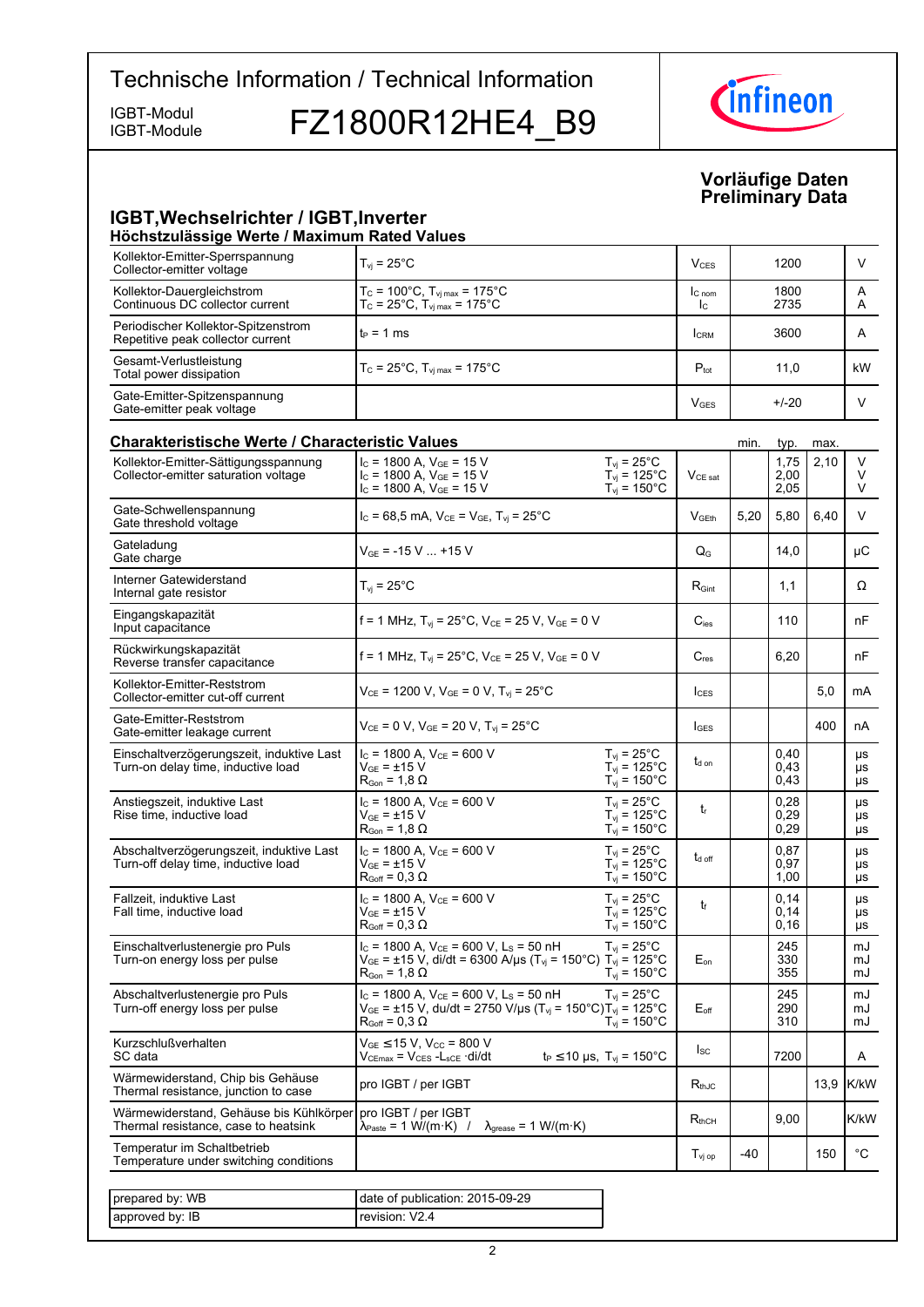IGBT-Module

IGBT-Module FZ1800R12HE4 B9



#### **Vorläufige-Daten Preliminary-Data**

### **Diode,-Wechselrichter-/-Diode,-Inverter Höchstzulässige-Werte-/-Maximum-Rated-Values**

| поспэшагазыда ттагаа талппант кааса тагааз                                      |                                                                                                                                                                                           |                         |       |                      |      |                    |
|---------------------------------------------------------------------------------|-------------------------------------------------------------------------------------------------------------------------------------------------------------------------------------------|-------------------------|-------|----------------------|------|--------------------|
| Periodische Spitzensperrspannung<br>Repetitive peak reverse voltage             | $T_{vi}$ = 25 $^{\circ}$ C                                                                                                                                                                | <b>V</b> <sub>RRM</sub> |       | 1200                 |      | V                  |
| Dauergleichstrom<br>Continuous DC forward current                               |                                                                                                                                                                                           | I۴                      |       | 1800                 |      | A                  |
| Periodischer Spitzenstrom<br>Repetitive peak forward current                    | $t_P = 1$ ms                                                                                                                                                                              | FRM                     |       | 3600                 |      | A                  |
| Grenzlastintegral<br>$I2t - value$                                              | $V_R = 0$ V, t <sub>P</sub> = 10 ms, T <sub>vi</sub> = 125 <sup>°</sup> C<br>$V_R = 0$ V, t <sub>P</sub> = 10 ms, T <sub>vj</sub> = 150°C                                                 | $ ^{2}t$                |       | 420<br>405           |      | $kA^2s$<br>$kA^2s$ |
| <b>Charakteristische Werte / Characteristic Values</b>                          |                                                                                                                                                                                           |                         | min.  | typ.                 | max. |                    |
| Durchlassspannung<br>Forward voltage                                            | $I_F = 1800$ A, $V_{GF} = 0$ V<br>$T_{vi}$ = 25 $^{\circ}$ C<br>$I_F = 1800$ A, $V_{GF} = 0$ V<br>$T_{vi}$ = 125°C<br>$I_F = 1800$ A, $V_{GE} = 0$ V<br>$T_{vi}$ = 150 $^{\circ}$ C       | $V_F$                   |       | 1.80<br>1,75<br>1,70 | 2,35 | V<br>$\vee$<br>V   |
| Rückstromspitze<br>Peak reverse recovery current                                | $I_F$ = 1800 A, - di <sub>F</sub> /dt = 6300 A/µs (T <sub>vj</sub> =150°C) T <sub>vj</sub> = 25°C<br>$V_R = 600 V$<br>$T_{vi}$ = 125°C<br>$T_{vi}$ = 150 $^{\circ}$ C<br>$V_{GF}$ = -15 V | <b>IRM</b>              |       | 650<br>970<br>1050   |      | A<br>A<br>A        |
| Sperrverzögerungsladung<br>Recovered charge                                     | $I_F$ = 1800 A, - di $_F$ /dt = 6300 A/µs (T <sub>vj</sub> =150°C) T <sub>vj</sub> = 25°C<br>$V_R = 600 V$<br>$T_{\rm vi}$ = 125°C<br>$T_{vi}$ = 150 $^{\circ}$ C<br>$V_{GF}$ = -15 V     | Q,                      |       | 160<br>345<br>390    |      | μC<br>μC<br>μC     |
| Abschaltenergie pro Puls<br>Reverse recovery energy                             | $I_F$ = 1800 A, - di <sub>F</sub> /dt = 6300 A/µs (T <sub>vi</sub> =150°C) T <sub>vi</sub> = 25°C<br>$V_R = 600 V$<br>$T_{vi}$ = 125°C<br>$T_{vi}$ = 150 $^{\circ}$ C<br>$V_{GF}$ = -15 V | $E_{rec}$               |       | 70.0<br>150<br>165   |      | mJ<br>mJ<br>mJ     |
| Wärmewiderstand, Chip bis Gehäuse<br>Thermal resistance, junction to case       | pro Diode / per diode                                                                                                                                                                     | $R_{th,IC}$             |       |                      |      | 23,5 K/kW          |
| Wärmewiderstand, Gehäuse bis Kühlkörper<br>Thermal resistance, case to heatsink | pro Diode / per diode<br>$\lambda_{\text{Paste}} = 1 \text{ W/(m} \cdot \text{K)}$ /<br>$\lambda_{\text{grease}} = 1 \text{ W/(m·K)}$                                                     | $R_{thCH}$              |       | 9,50                 |      | <b>K/kW</b>        |
| Temperatur im Schaltbetrieb<br>Temperature under switching conditions           |                                                                                                                                                                                           | $T_{\rm vj~op}$         | $-40$ |                      | 150  | $^{\circ}C$        |

| prepared by: WB | date of publication: 2015-09-29 |
|-----------------|---------------------------------|
| approved by: IB | Trevision: V2.4                 |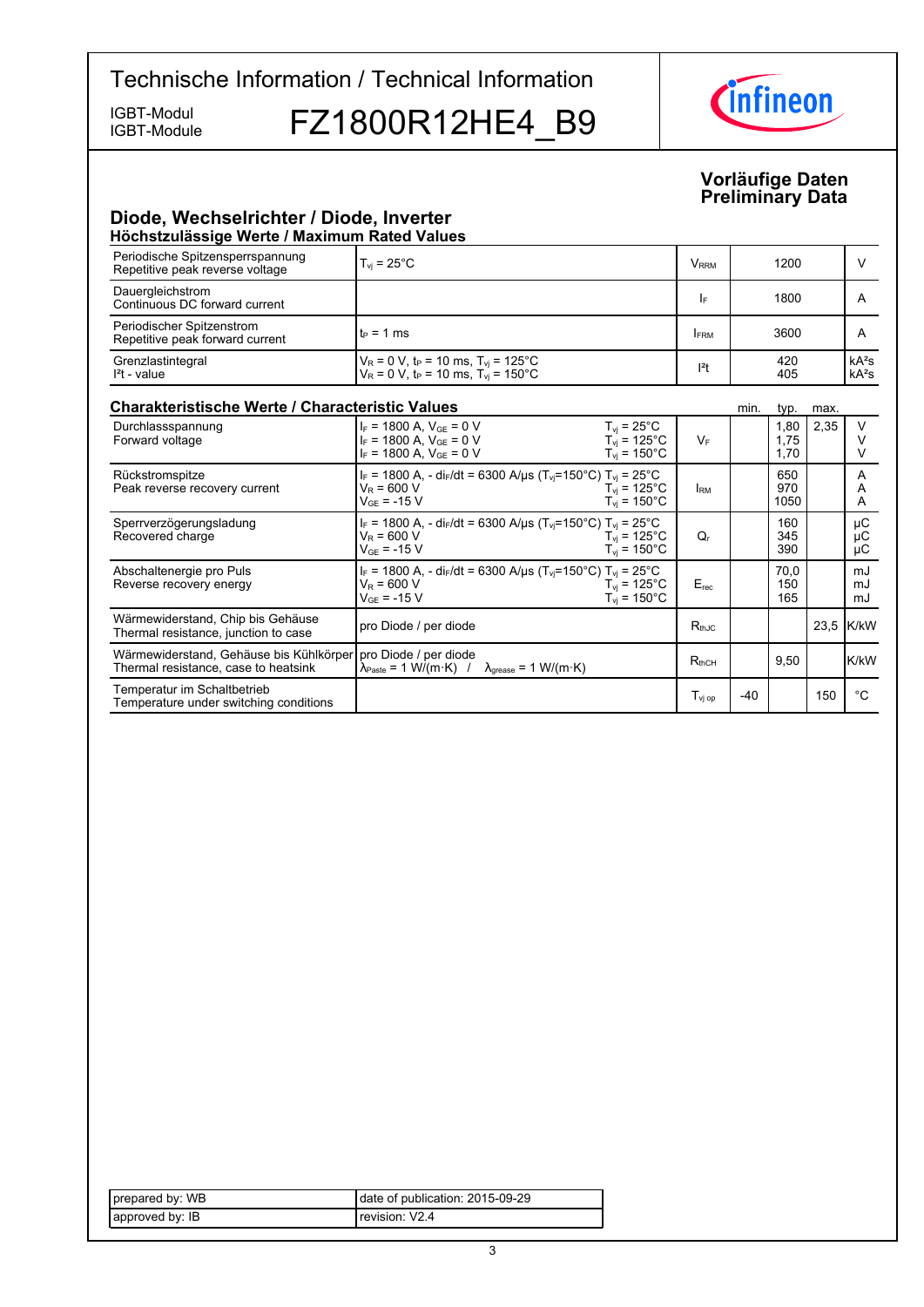IGBT-Module

IGBT-Module FZ1800R12HE4\_B9



### **Vorläufige-Daten Preliminary-Data**

| <b>Modul / Module</b>                                                                     |                                                                                                                    |                          |       |                          |      |                |
|-------------------------------------------------------------------------------------------|--------------------------------------------------------------------------------------------------------------------|--------------------------|-------|--------------------------|------|----------------|
| Isolations-Prüfspannung<br>Isolation test voltage                                         | RMS. $f = 50$ Hz. $t = 1$ min.                                                                                     | <b>V</b> <sub>ISOL</sub> | 2,5   |                          |      | kV             |
| Material Modulgrundplatte<br>Material of module baseplate                                 |                                                                                                                    |                          |       | Cu                       |      |                |
| Innere Isolation<br>Internal isolation                                                    | Basisisolierung (Schutzklasse 1, EN61140)<br>basic insulation (class 1, IEC 61140)                                 |                          |       | $Al_2O_3$                |      |                |
| Kriechstrecke<br>Creepage distance                                                        | Kontakt - Kühlkörper / terminal to heatsink<br>Kontakt - Kontakt / terminal to terminal                            |                          |       | 32,0<br>32,0             |      | mm             |
| Luftstrecke<br>Clearance                                                                  | Kontakt - Kühlkörper / terminal to heatsink<br>Kontakt - Kontakt / terminal to terminal                            |                          |       | 19,0<br>19,0             |      | mm             |
| Vergleichszahl der Kriechwegbildung<br>Comperative tracking index                         |                                                                                                                    | CTI                      |       | >400                     |      |                |
|                                                                                           |                                                                                                                    |                          | min.  | typ.                     | max. |                |
| Modulstreuinduktivität<br>Stray inductance module                                         |                                                                                                                    | $L_{\rm sCF}$            |       | 6,0                      |      | nH             |
| Modulleitungswiderstand, Anschlüsse -<br>Chip<br>Module lead resistance, terminals - chip | $T_c$ = 25°C, pro Schalter / per switch                                                                            | $R_{CC' + FF'}$          |       | 0.12                     |      | $m\Omega$      |
| Lagertemperatur<br>Storage temperature                                                    |                                                                                                                    | $T_{sta}$                | $-40$ |                          | 150  | $^{\circ}C$    |
| Anzugsdrehmoment f. Modulmontage<br>Mounting torque for modul mounting                    | Schraube M6 - Montage gem. gültiger Applikationsschrift<br>Screw M6 - Mounting according to valid application note | M                        | 4,25  |                          | 5,75 | <b>Nm</b>      |
| Anzugsdrehmoment f. elektr. Anschlüsse<br>Terminal connection torque                      | Schraube M4 - Montage gem. gültiger Applikationsschrift<br>Screw M4 - Mounting according to valid application note | M                        | 1,7   | $\overline{\phantom{a}}$ | 2,1  | N <sub>m</sub> |
|                                                                                           | Schraube M8 - Montage gem. gültiger Applikationsschrift<br>Screw M8 - Mounting according to valid application note |                          | 8,0   | $\overline{a}$           | 10   | N <sub>m</sub> |
| Gewicht<br>Weight                                                                         |                                                                                                                    | G                        |       | 1900                     |      | g              |

| prepared by: WB | date of publication: 2015-09-29 |
|-----------------|---------------------------------|
| approved by: IB | Trevision: V2.4                 |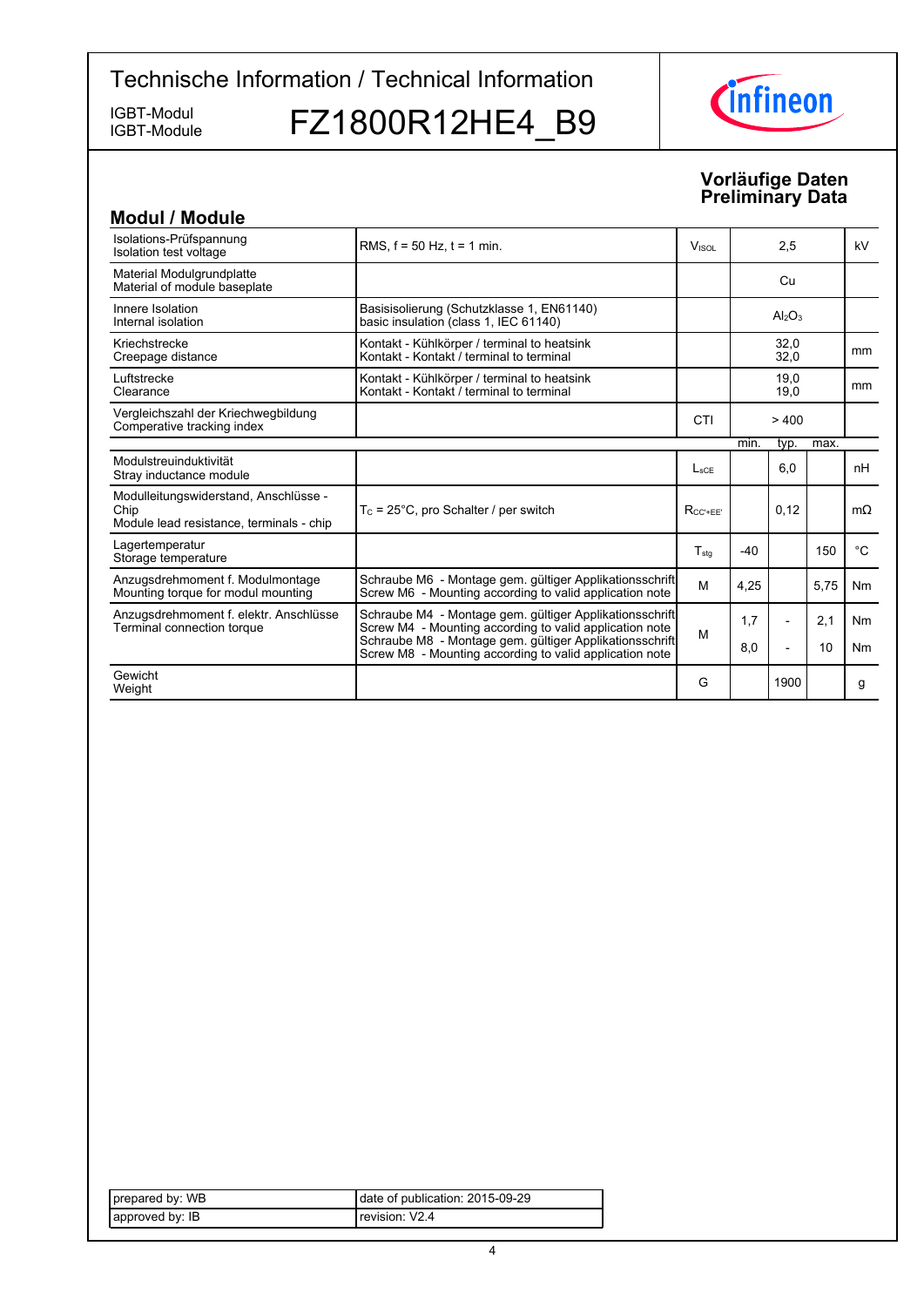

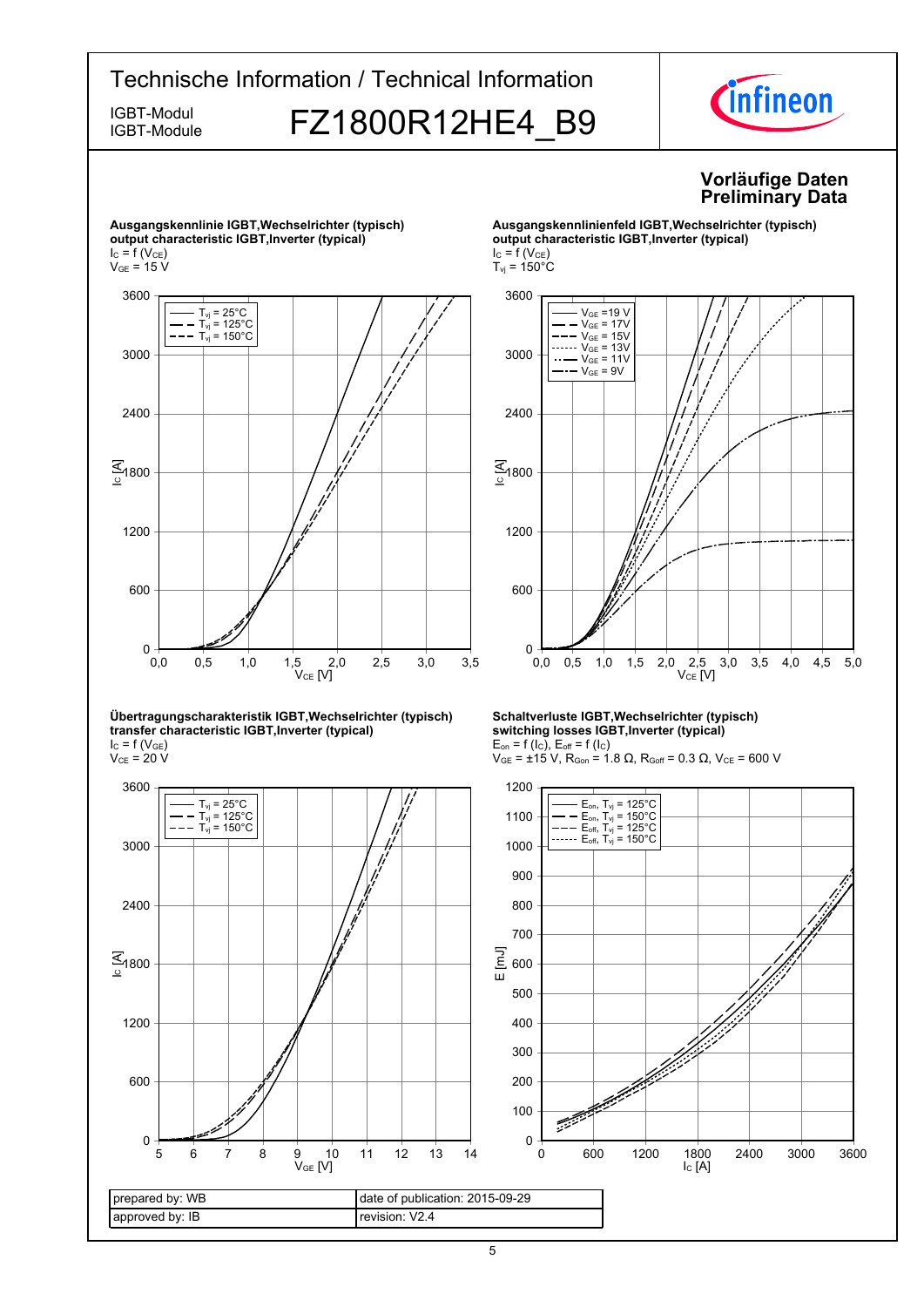



6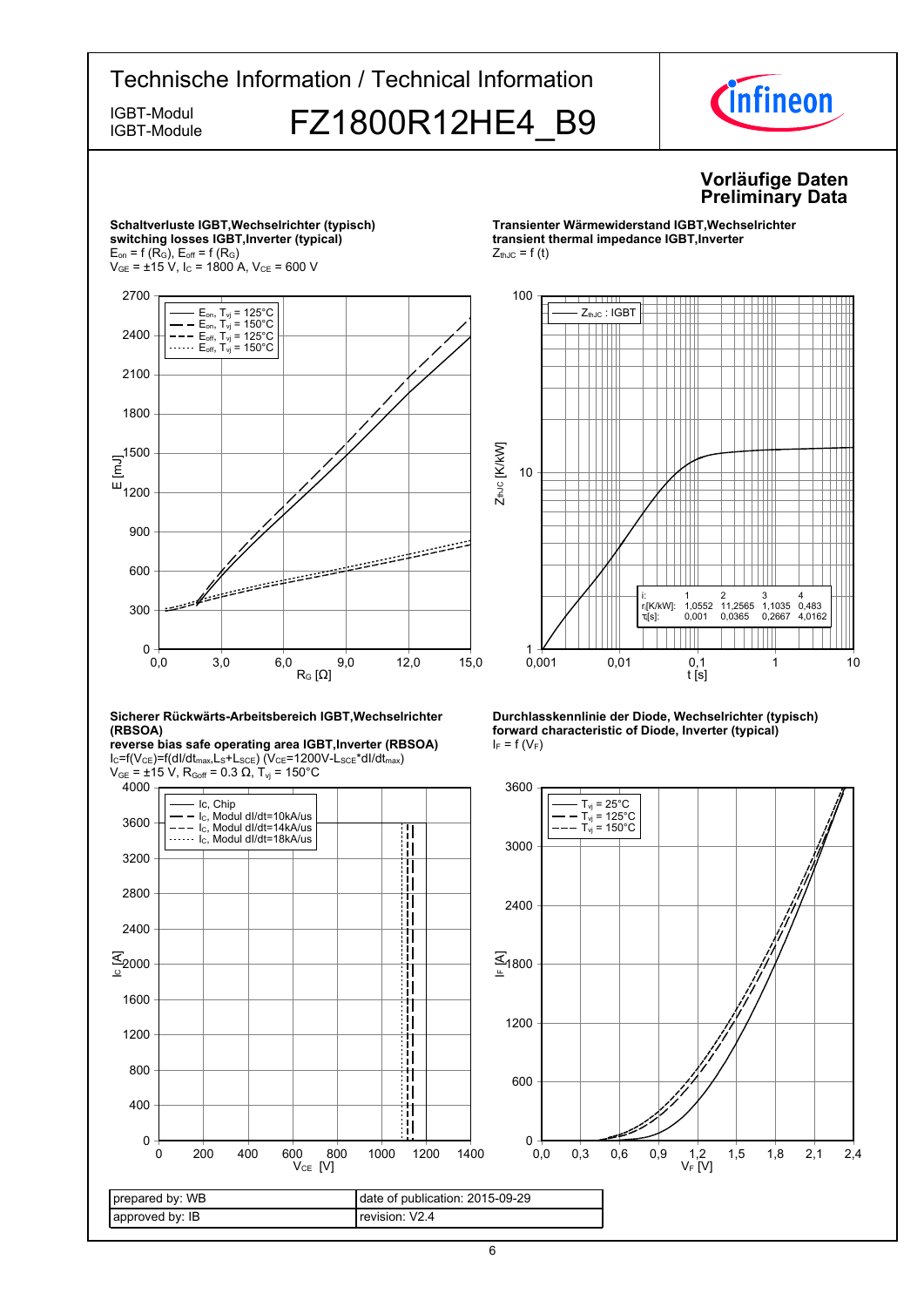

7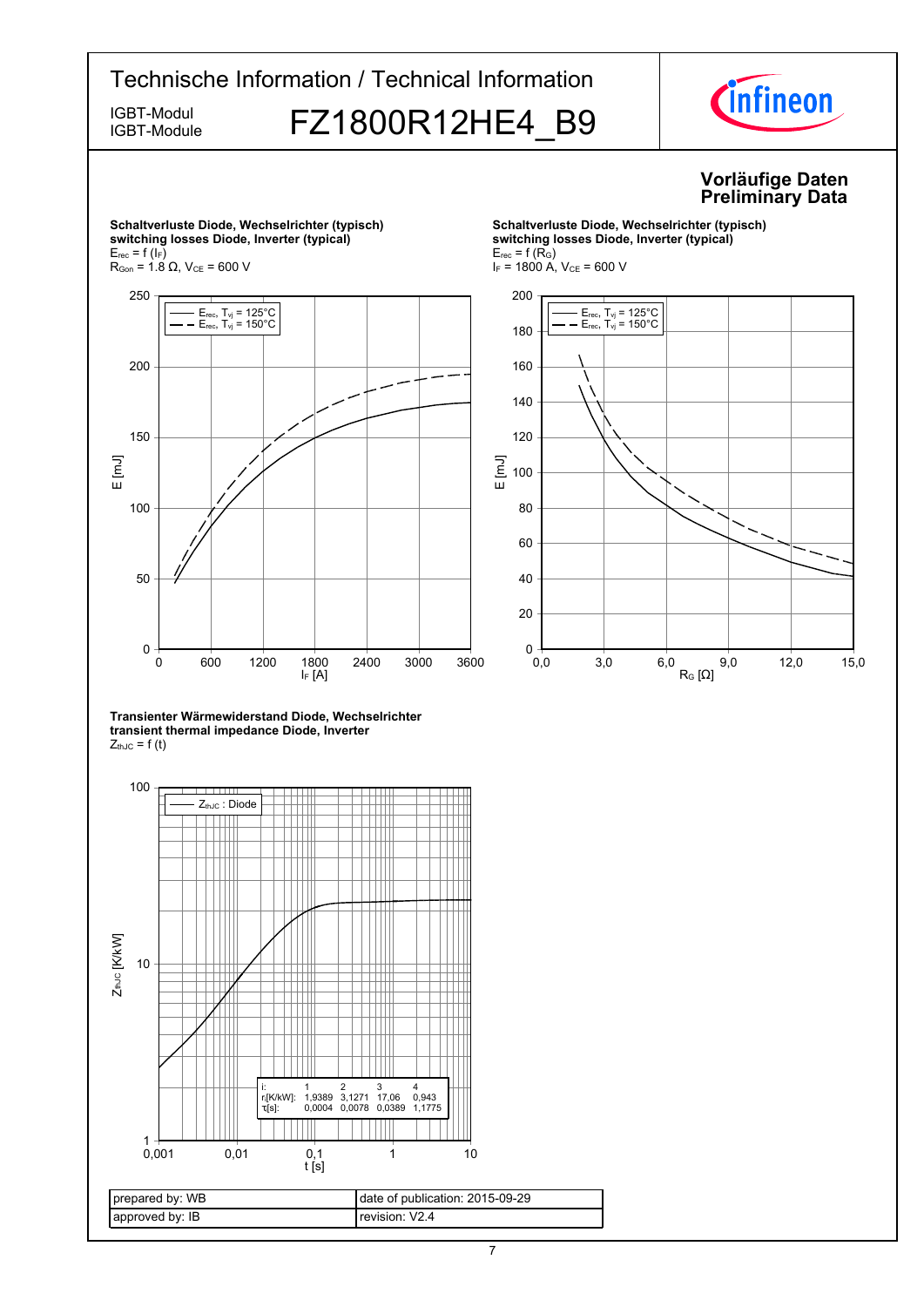